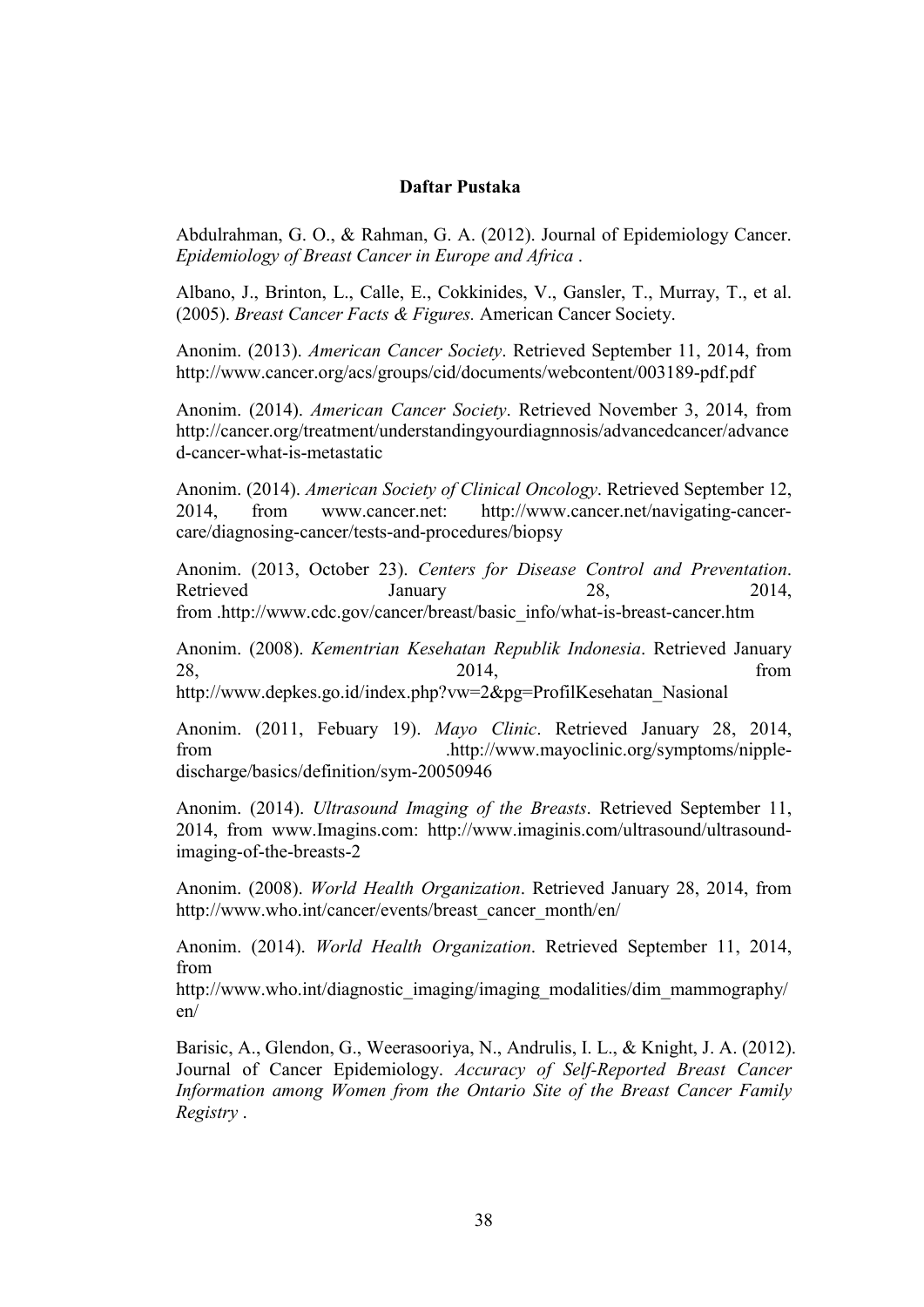Charles L. Shapiro, M., & Abram Recht, M. (2001). *Side Effects of Adjuvant Treatment of Breast Cancer* .

Dan L. Longo, M., Dennis L. Kasper, M., Anthony S. Fauci, M., Joseph Loscalzo, M. P., Stephen L. Hauser, M., & J. Larry Jameson, M. P. (2012). *HARRISON'S Principles of Internal Medicine* (18th ed., Vol. 1).

Davis, L. V., P.Rose, D., Gadiyaram, V., Ducatman, B., Hobbs, G., Hazard, H., et al. (2014). Journal of Cancer Epidemiology. *Breast Cancer Pathology, Receptor Status, and Patterns of Metastasis in a Rural Appalachian Population* .

Dorland. (2002). *Kamus Kedokteran* (29th Edition ed.).

Dr. Endang S.R. Hardjolukito, M. S., Prof.dr.Iman Supandiman, S., Prof. dr. Achmand Tjarta, S., dr. Bethy S. Hernowo, P. S., Prof. dr. Sofia Mubarika Haryana, P., Tan, D. I., et al. (2010). *Basic Science Of Oncology.* (S. O. Prof. Dr. dr. Soehartati Gondhowiardjo, Ed.) Jakarta: Perhimpunan Onkologi Indonesia.

Eroschenko, V. P. (2008). *di'Fiores Atlas of Histology with Functional Corellations* (11 ed.). Lippincott Williams & Wilkins.

Fifi. (2010). *Angka Kejadian Karsinoma Mammae Di Rumah Sakit Immanuel Bandung Periode Januari 2007- Desember 2009.* Bandung.

Greene, F. L., Page, D. L., Fleming, I. D., & Fritz, A. G. (Eds.). (2002). *AJCC Cancer Staging Manual* (6th Edition ed.).

Guyton, A. C., & Hall, J. E. (2006). *Fisiologi Kedokteran* (11th Edition ed.). Elsevier.

Kuehnel, W. (2003). *Color Atlas of Cytology,Histology and Microscopic Anatomy* (4th ed.).

Kumar, V., Cotran, R. S., & Robbins, S. L. (2009). *Dasar Patologis Penyakit* (7th Edition ed.). Elsevier.

Linna Li, 1. T., Cohen, R. J., Anderson, P. R., Goldstein, L. J., Bleiche, R. J., & Freedman, G. M. (2012). International Journal of Breast Cancer. (D. A. Tonetti, Ed.) *Identifying Patients Who May Be Candidates for a Clinical Trial of Salvage Accelerated Partial Breast Irradiation after Previous Whole Breast Irradiation* .

McCancce, K. L., & Huether, S. E. (2011). *Pathophysiology:The Biologic Basis for Disease in Adults and Children* (5th Edition ed.). Elsevier.

Mescher, A. L. (2010). *Junqueira's Basic Histology* (12 th ed.). New York.

Pratama, A. (2007). Kejadian Karsinoma Payudara di Rumah Sakit Immanuel Bandung Periode Januari 2005 sd Desember 2006.